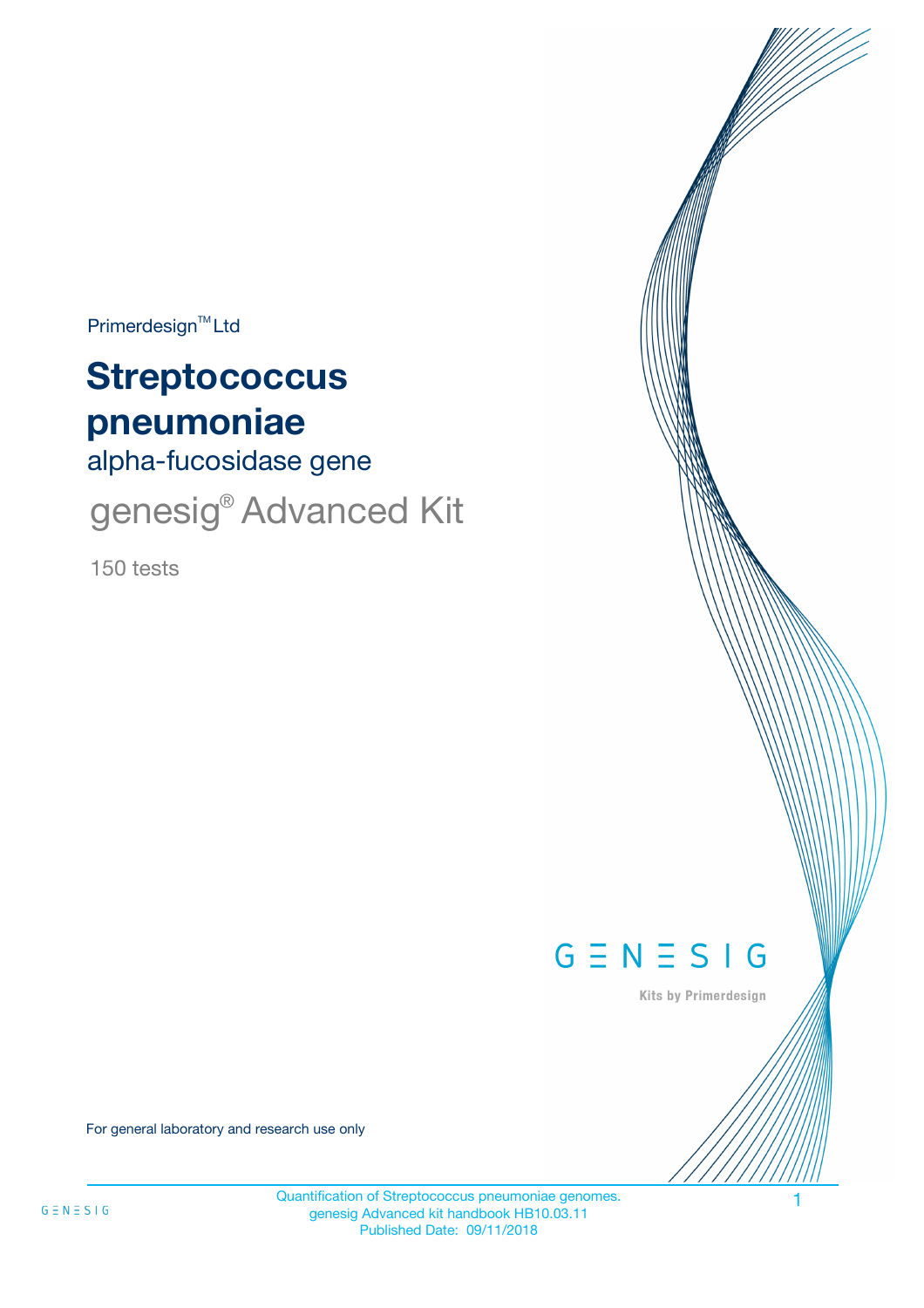## Introduction to Streptococcus pneumoniae

Streptococcus pneumoniae, or pneumococcus, is a Gram-positive, alpha-hemolytic diplococcus bacterium and a members of the genus Streptococcus. A significant human pathogen, S. pneumoniae was recognized as a major cause of pneumonia in the late 19th century and is the subject of many humoral immunity studies.

Despite the name, the organism causes many types of infection other than pneumonia, including acute sinusitis, otitis media, meningitis, osteomyelitis, septic arthritis, endocarditis, peritonitis, pericarditis, cellulitis, and brain abscess.

S. pneumoniae is the most common cause of bacterial meningitis in adults and children, and is one of the top two isolates found in otitis media. Pneumococcal pneumonia is more common in the very young and the very old.

S. pneumoniae can be differentiated from Streptococcus viridans, which is also alpha hemolytic, using an optochin test, as S. pneumoniae is optochin sensitive. The encapsulated, gram-positive coccoid bacteria have a distinctive morphology on gram stain, the so-called, "lancet shape." It has a polysaccharide capsule that acts as a virulence factor for the organism; 91 different capsular types are known, and these types differ in virulence, prevalence, and extent of drug resistance.

S. pneumoniae has several virulence factors, including the polysaccharide capsule mentioned earlier, that help it evade a host's immune system. It has pneumococcal surface proteins that inhibit complement-mediated opsonization, and it secretes IgA1 protease that will destroy secretory IgA produced by the body.

The risk of pneumococcal infection is much increased in persons with impaired IgG synthesis, impaired phagocytosis, or defective clearance of pneumococci. In particular, the absence of a functional spleen, through congenital asplenia, splenectomy, or sickle-cell disease predisposes one to a more severe course of infection (Overwhelming post-splenectomy infection) and prevention measures are indicated (see asplenia).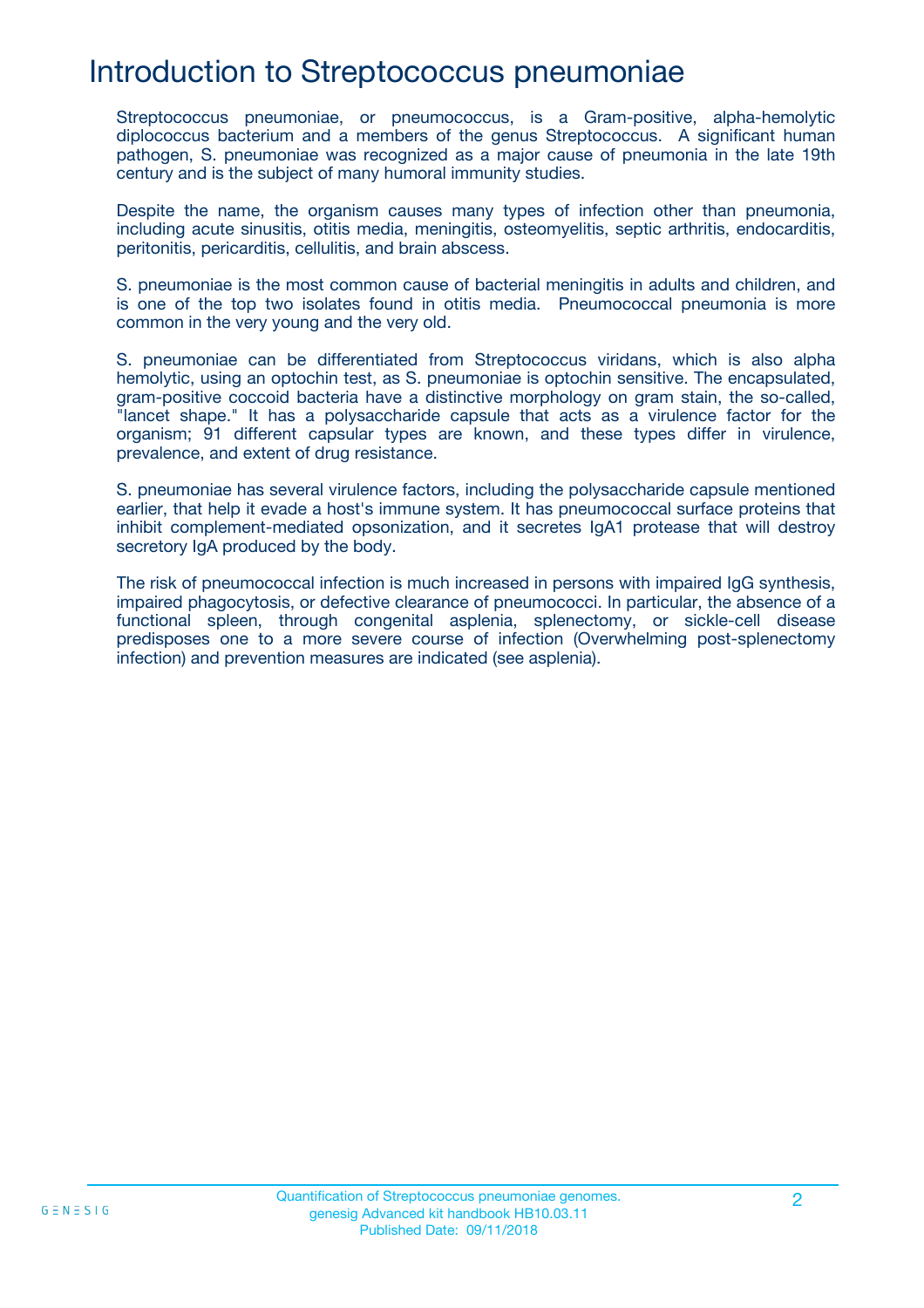# **Specificity**

The Primerdesign genesig Kit for Streptococcus pneumoniae (S.pneumoniae) genomes is designed for the in vitro quantification of S.pneumoniae genomes. The kit is designed to have a broad detection profile. Specifically, the primers represent 100% homology with over 95% of the NCBI database reference sequences available at the time of design.

The dynamics of genetic variation means that new sequence information may become available after the initial design. Primerdesign periodically reviews the detection profiles of our kits and when required releases new versions.

The primers and probe sequences in this kit have 100% homology with over 95% of reference sequences in the NCBI database based on a comprehensive bioinformatics analysis.

If you require further information, or have a specific question about the detection profile of this kit then please send an e.mail to enquiry@primerdesign.co.uk and our bioinformatics team will answer your question.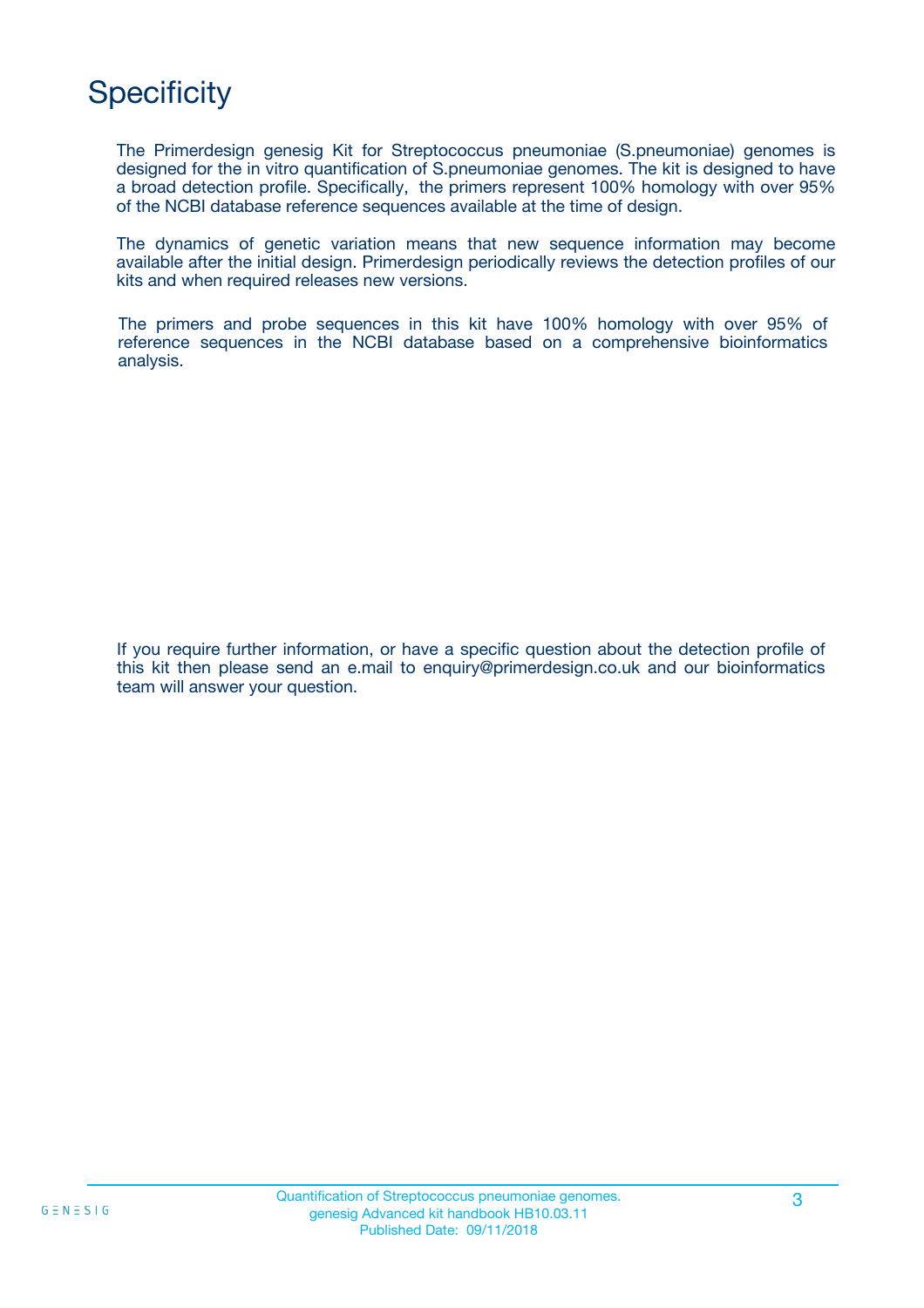# Kit contents

- **S.pneumoniae specific primer/probe mix (150 reactions BROWN)** FAM labelled
- **S.pneumoniae positive control template (for Standard curve RED)**
- **Internal extraction control primer/probe mix (150 reactions BROWN)** VIC labelled as standard
- **Internal extraction control DNA (150 reactions BLUE)**
- **Endogenous control primer/probe mix (150 reactions BROWN)** FAM labelled
- **RNase/DNase free water (WHITE)** for resuspension of primer/probe mixes
- **Template preparation buffer (YELLOW)** for resuspension of internal control template, positive control template and standard curve preparation

### Reagents and equipment to be supplied by the user

#### **Real-time PCR Instrument**

#### **Extraction kit**

This kit is recommended for use with genesig Easy DNA/RNA extraction kit. However, it is designed to work well with all processes that yield high quality RNA and DNA with minimal PCR inhibitors.

#### **oasig**TM **lyophilised or Precision**®**PLUS 2X qPCR Master Mix**

This kit is intended for use with oasig or PrecisionPLUS2X qPCR Master Mix.

**Pipettors and Tips**

**Vortex and centrifuge**

#### **Thin walled 1.5 ml PCR reaction tubes**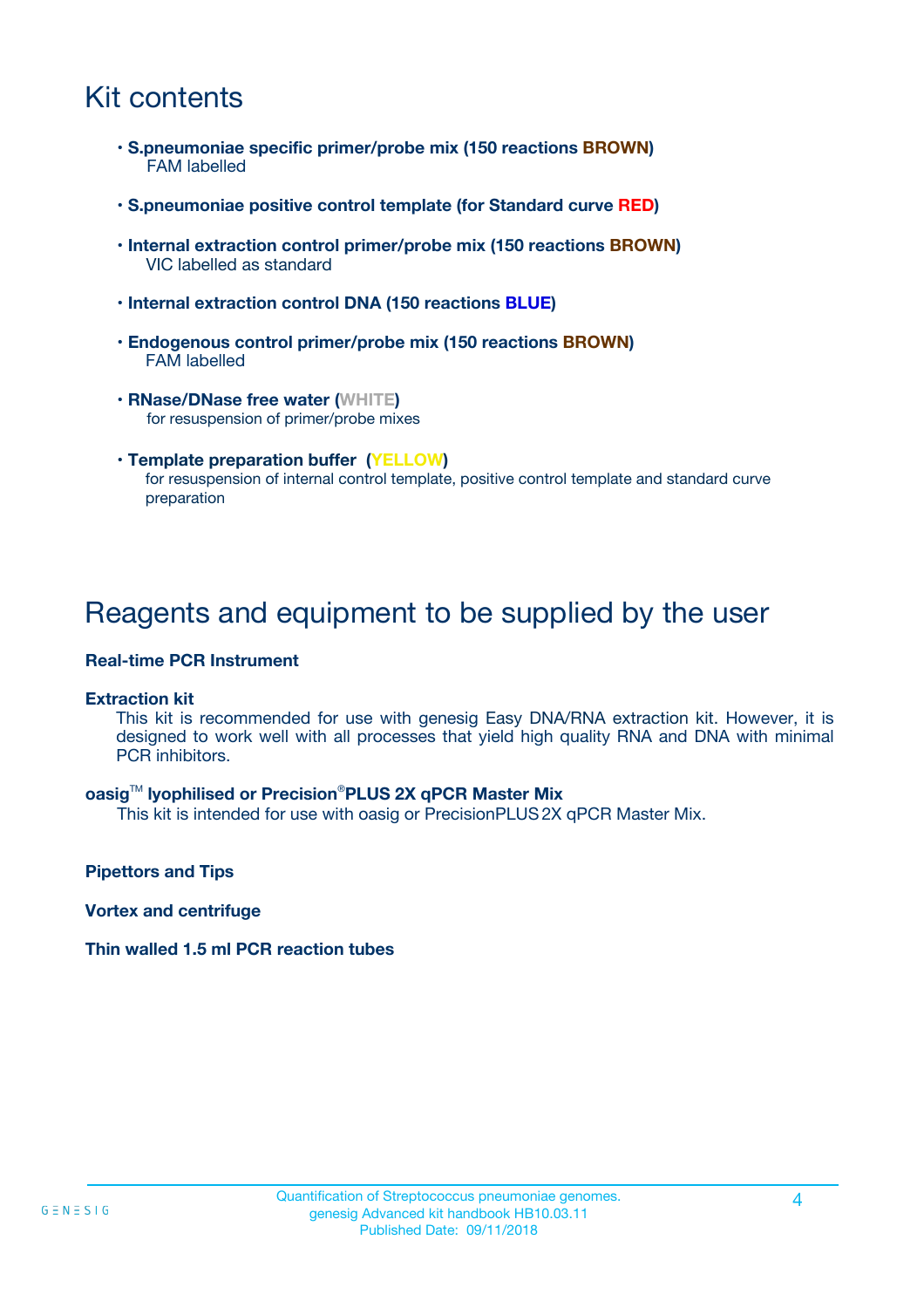### Kit storage and stability

This kit is stable at room temperature but should be stored at -20ºC on arrival. Once the lyophilised components have been resuspended they should not be exposed to temperatures above -20°C for longer than 30 minutes at a time and unnecessary repeated freeze/thawing should be avoided. The kit is stable for six months from the date of resuspension under these circumstances.

If a standard curve dilution series is prepared this can be stored frozen for an extended period. If you see any degradation in this serial dilution a fresh standard curve can be prepared from the positive control.

Primerdesign does not recommend using the kit after the expiry date stated on the pack.

### Suitable sample material

All kinds of sample material suited for PCR amplification can be used. Please ensure the samples are suitable in terms of purity, concentration, and DNA integrity (An internal PCR control is supplied to test for non specific PCR inhibitors). Always run at least one negative control with the samples. To prepare a negative-control, replace the template DNA sample with RNase/DNase free water.

### Dynamic range of test

Under optimal PCR conditions genesig S.pneumoniae detection kits have very high priming efficiencies of >95% and can detect less than 100 copies of target template.

### Notices and disclaimers

This product is developed, designed and sold for research purposes only. It is not intended for human diagnostic or drug purposes or to be administered to humans unless clearly expressed for that purpose by the Food and Drug Administration in the USA or the appropriate regulatory authorities in the country of use. During the warranty period Primerdesign genesig detection kits allow precise and reproducible data recovery combined with excellent sensitivity. For data obtained by violation to the general GLP guidelines and the manufacturer's recommendations the right to claim under guarantee is expired. PCR is a proprietary technology covered by several US and foreign patents. These patents are owned by Roche Molecular Systems Inc. and have been sub-licensed by PE Corporation in certain fields. Depending on your specific application you may need a license from Roche or PE to practice PCR. Additional information on purchasing licenses to practice the PCR process may be obtained by contacting the Director of Licensing at Roche Molecular Systems, 1145 Atlantic Avenue, Alameda, CA 94501 or Applied Biosystems business group of the Applera Corporation, 850 Lincoln Centre Drive, Foster City, CA 94404. In addition, the 5' nuclease assay and other homogeneous amplification methods used in connection with the PCR process may be covered by U.S. Patents 5,210,015 and 5,487,972, owned by Roche Molecular Systems, Inc, and by U.S. Patent 5,538,848, owned by The Perkin-Elmer Corporation.

# Trademarks

Primerdesign™ is a trademark of Primerdesign Ltd.

genesig $^\circledR$  is a registered trademark of Primerdesign Ltd.

The PCR process is covered by US Patents 4,683,195, and 4,683,202 and foreign equivalents owned by Hoffmann-La Roche AG. BI, ABI PRISM® GeneAmp® and MicroAmp® are registered trademarks of the Applera Genomics (Applied Biosystems Corporation). BIOMEK® is a registered trademark of Beckman Instruments, Inc.; iCycler™ is a registered trademark of Bio-Rad Laboratories, Rotor-Gene is a trademark of Corbett Research. LightCycler™ is a registered trademark of the Idaho Technology Inc. GeneAmp®, TaqMan® and AmpliTaqGold® are registered trademarks of Roche Molecular Systems, Inc., The purchase of the Primerdesign™ reagents cannot be construed as an authorization or implicit license to practice PCR under any patents held by Hoffmann-LaRoche Inc.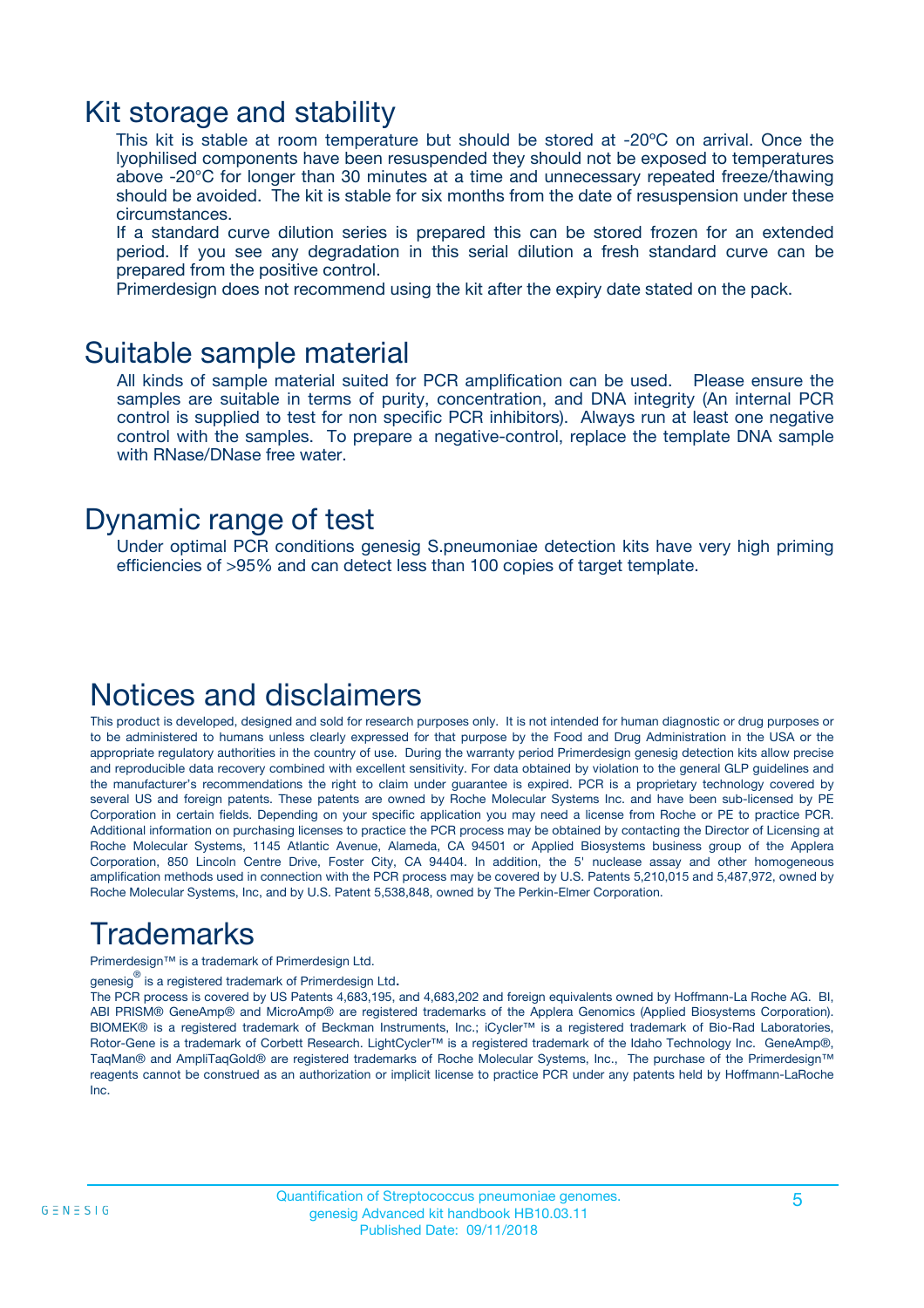## Principles of the test

#### **Real-time PCR**

A S.pneumoniae specific primer and probe mix is provided and this can be detected through the FAM channel.

The primer and probe mix provided exploits the so-called TaqMan® principle. During PCR amplification, forward and reverse primers hybridize to the S.pneumoniae DNA. A fluorogenic probe is included in the same reaction mixture which consists of a DNA probe labeled with a 5`-dye and a 3`-quencher. During PCR amplification, the probe is cleaved and the reporter dye and quencher are separated. The resulting increase in fluorescence can be detected on a range of qPCR platforms.

#### **Positive control**

For copy number determination and as a positive control for the PCR set up, the kit contains a positive control template. This can be used to generate a standard curve of S.pneumoniae copy number / Cq value. Alternatively the positive control can be used at a single dilution where full quantitative analysis of the samples is not required. Each time the kit is used, at least one positive control reaction must be included in the run. A positive result indicates that the primers and probes for detecting the target S.pneumoniae gene worked properly in that particular experimental scenario. If a negative result is obtained the test results are invalid and must be repeated. Care should be taken to ensure that the positive control does not contaminate any other kit component which would lead to false-positive results. This can be achieved by handling this component in a Post PCR environment. Care should also be taken to avoid cross-contamination of other samples when adding the positive control to the run. This can be avoided by sealing all other samples and negative controls before pipetting the positive control into the positive control well.

#### **Negative control**

To validate any positive findings a negative control reaction should be included every time the kit is used. For this reaction the RNase/DNase free water should be used instead of template. A negative result indicates that the reagents have not become contaminated while setting up the run.

S.pneumoniae DNA is known to be highly prevalent within the air and environment generally and the negative control may therefore give a late positive signal due to environmental contamination. The interpretation of results section of this handbook gives guidance on how to interpret results where environmental contamination is evident.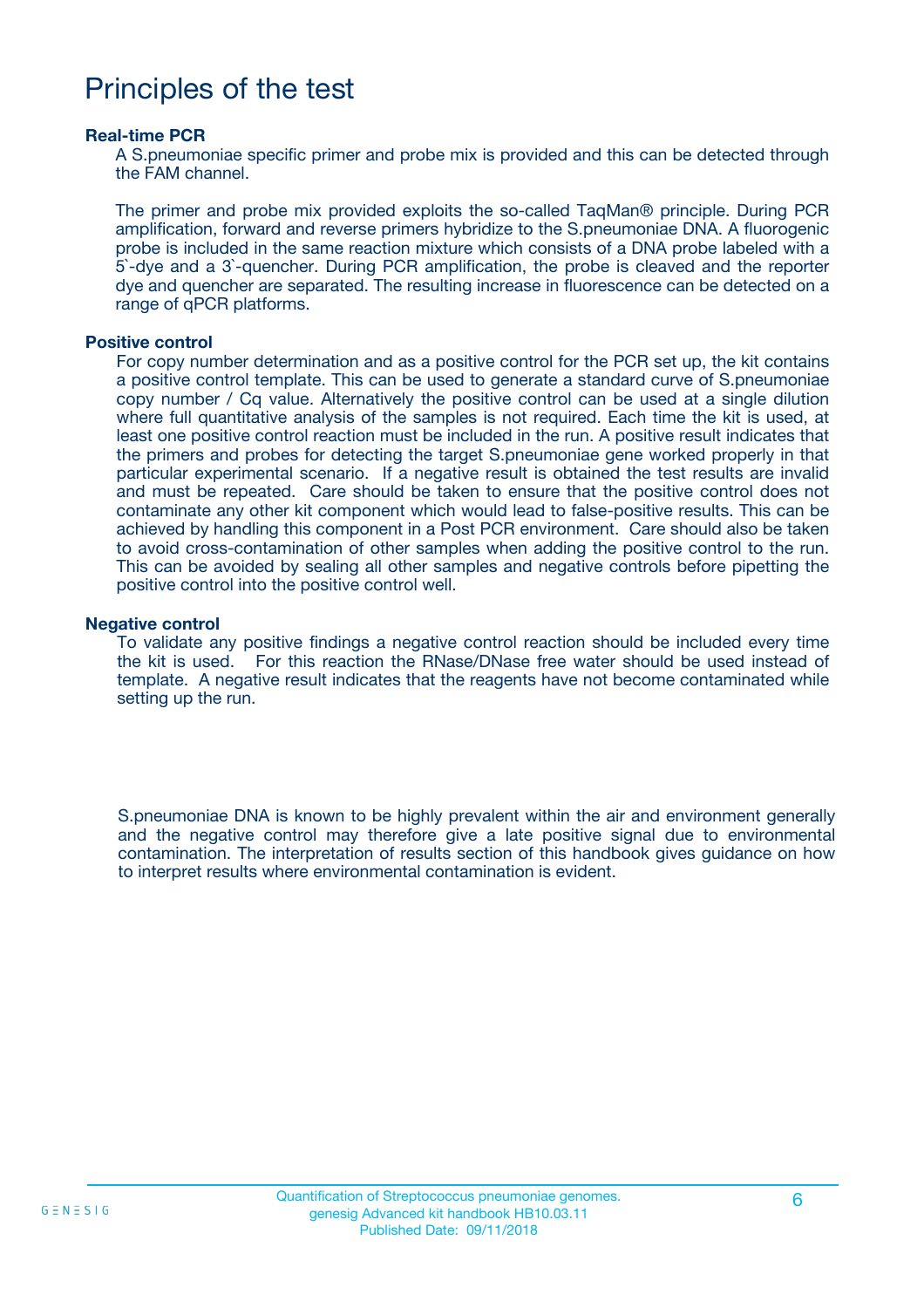#### **Internal DNA extraction control**

When performing DNA extraction, it is often advantageous to have an exogenous source of DNA template that is spiked into the lysis buffer. This control DNA is then co-purified with the sample DNA and can be detected as a positive control for the extraction process. Successful co-purification and qPCR for the control DNA also indicates that PCR inhibitors are not present at a high concentration.

A separate primer and probe mix are supplied with this kit to detect the exogenous DNA using qPCR. The primers are present at PCR limiting concentrations which allows multiplexing with the target sequence primers. Amplification of the control DNA does not interfere with detection of the S.pneumoniae target DNA even when present at low copy number. The Internal control is detected through the VIC channel and gives a Cq value of 28+/-3.

#### **Endogenous control**

To confirm extraction of a valid biological template, a primer and probe mix is included to detect an endogenous gene. Detection of the endogenous control is through the FAM channel and it is NOT therefore possible to perform a multiplex with the S.pneumoniae primers. A poor endogenous control signal may indicate that the sample did not contain sufficient biological material.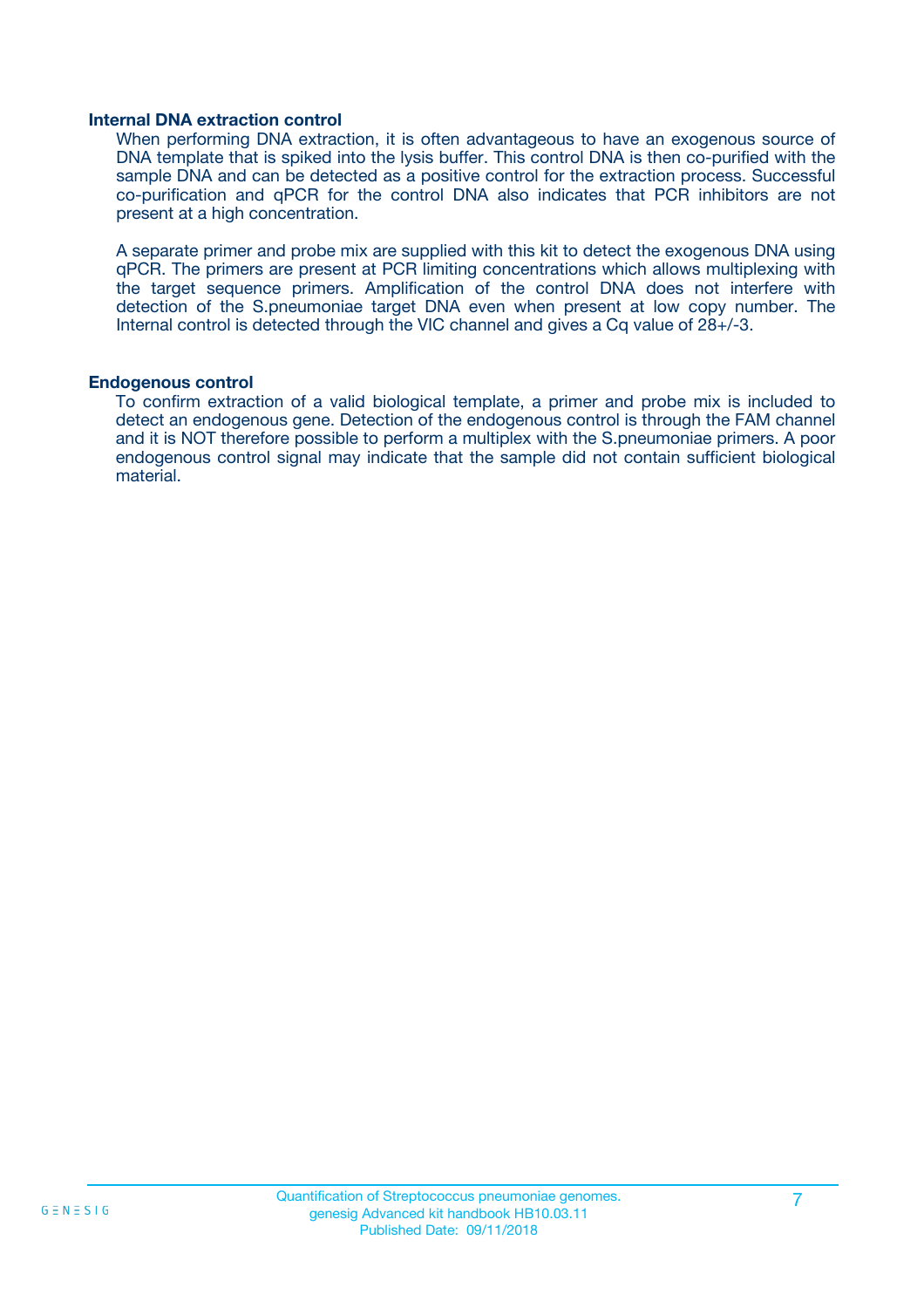### Resuspension protocol

To minimize the risk of contamination with foreign DNA, we recommend that all pipetting be performed in a PCR clean environment. Ideally this would be a designated PCR lab or PCR cabinet. Filter tips are recommended for all pipetting steps.

- **1. Pulse-spin each tube in a centrifuge before opening.** This will ensure lyophilised primer and probe mix is in the base of the tube and is not spilt upon opening the tube.
- **2. Resuspend the primer/probe mixes in the RNase/DNase free water supplied, according to the table below:**

To ensure complete resuspension, vortex each tube thoroughly.

| Component - resuspend in water                       |          |  |
|------------------------------------------------------|----------|--|
| <b>Pre-PCR pack</b>                                  |          |  |
| S.pneumoniae primer/probe mix (BROWN)                |          |  |
| Internal extraction control primer/probe mix (BROWN) | $165$ µl |  |
| Endogenous control primer/probe mix (BROWN)          | $165$ µl |  |

**3. Resuspend the internal control template and positive control template in the template preparation buffer supplied, according to the table below:** To ensure complete resuspension, vortex each tube thoroughly.

| Component - resuspend in template preparation buffer |  |  |  |
|------------------------------------------------------|--|--|--|
| <b>Pre-PCR heat-sealed foil</b>                      |  |  |  |
| Internal extraction control DNA (BLUE)               |  |  |  |
| <b>Post-PCR heat-sealed foil</b>                     |  |  |  |
| S.pneumoniae Positive Control Template (RED) *       |  |  |  |

\* This component contains high copy number template and is a VERY significant contamination risk. It must be opened and handled in a separate laboratory environment, away from the other components.

### DNA extraction

The internal extraction control DNA can be added either to the DNA lysis/extraction buffer or to the DNA sample once it has been resuspended in lysis buffer.

**DO NOT add the internal extraction control DNA directly to the unprocessed biological sample as this will lead to degradation and a loss in signal.**

- **1. Add 4µl of the Internal extraction control DNA (BLUE) to each sample in DNA lysis/extraction buffer per sample.**
- **2. Complete DNA extraction according to the manufacturers protocols.**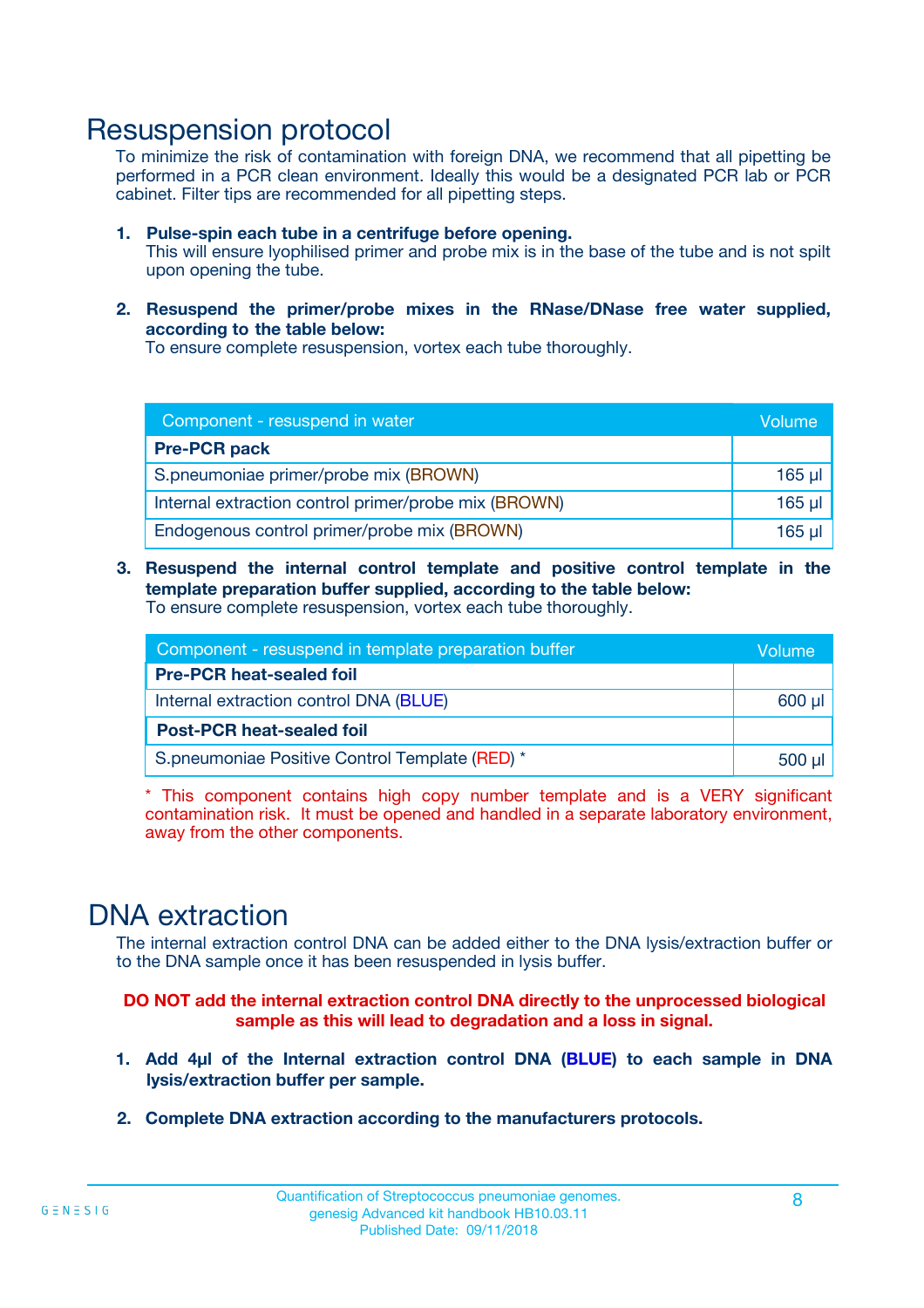# qPCR detection protocol

**1. For each DNA sample prepare a reaction mix according to the table below:** Include sufficient reactions for positive and negative controls.

| Component                                            | Volume   |  |
|------------------------------------------------------|----------|--|
| oasig or PrecisionPLUS 2X qPCR Master Mix            | $10 \mu$ |  |
| S.pneumoniae primer/probe mix (BROWN)                | 1 µI     |  |
| Internal extraction control primer/probe mix (BROWN) |          |  |
| <b>RNase/DNase free water (WHITE)</b>                |          |  |
| <b>Final Volume</b>                                  | 15 µl    |  |

**2. For each DNA sample prepare an endogenous control reaction according to the table below (Optional):**

**This control reaction will provide useful information regarding the quality of the biological sample.**

| Component                                   | Volume          |  |
|---------------------------------------------|-----------------|--|
| oasig or PrecisionPLUS 2X qPCR Master Mix   | $10 \mu$        |  |
| Endogenous control primer/probe mix (BROWN) |                 |  |
| <b>RNase/DNase free water (WHITE)</b>       | 4 µl            |  |
| <b>Final Volume</b>                         | 15 <sub>µ</sub> |  |

- **3. Pipette 15µl of each mix into individual wells according to your qPCR experimental plate set up.**
- **4. Prepare sample DNA templates for each of your samples.**
- **5. Pipette 5µl of DNA template into each well, according to your experimental plate set up.**

For negative control wells use 5µl of RNase/DNase free water. The final volume in each well is 20ul.

**6. If a standard curve is included for quantitative analysis, prepare a reaction mix according to the table below:**

| Component                                 | Volume          |  |
|-------------------------------------------|-----------------|--|
| oasig or PrecisionPLUS 2X qPCR Master Mix | $10 \mu$        |  |
| S.pneumoniae primer/probe mix (BROWN)     |                 |  |
| <b>RNase/DNase free water (WHITE)</b>     | 4 µl            |  |
| <b>Final Volume</b>                       | 15 <sub>µ</sub> |  |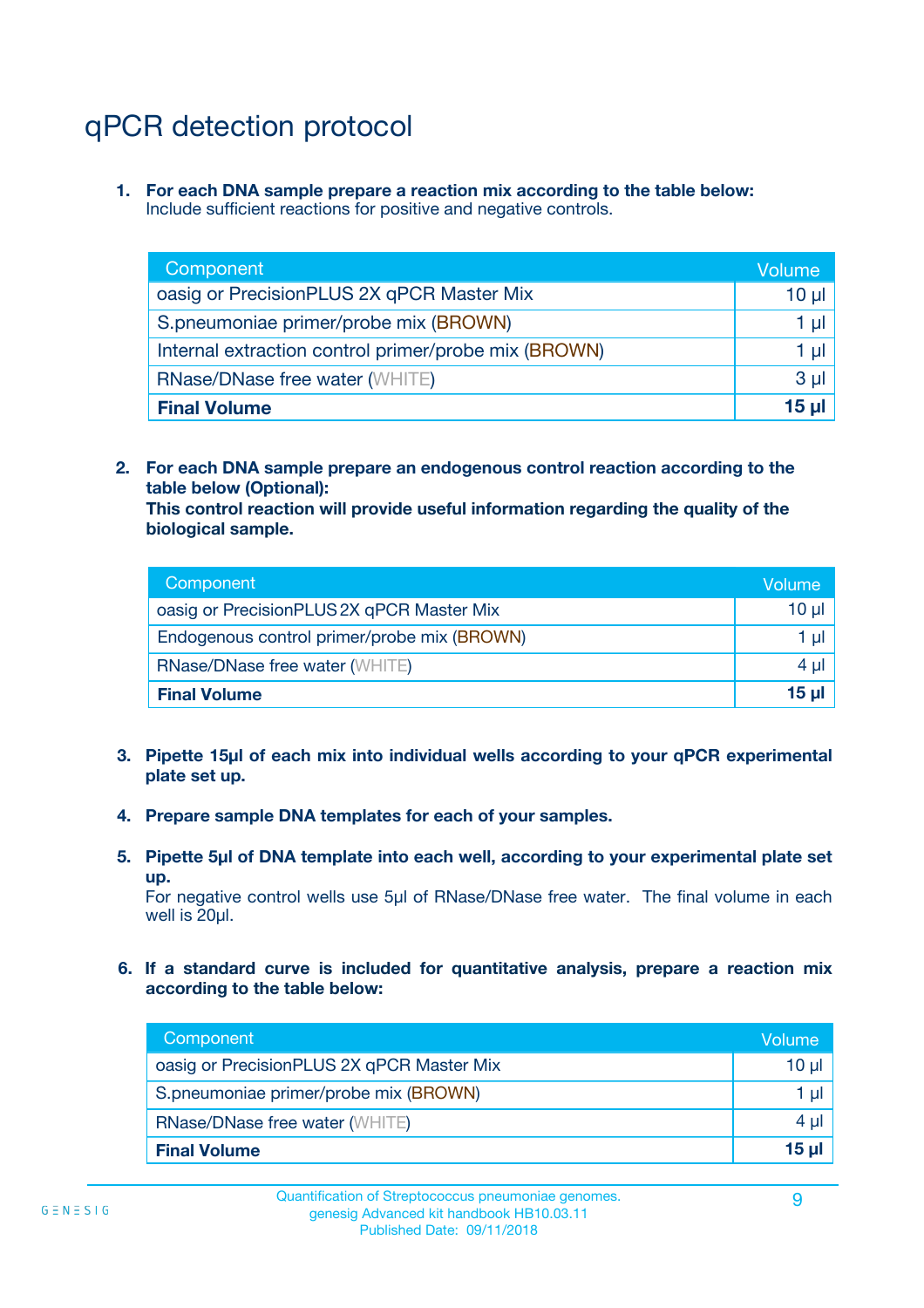#### **7. Preparation of standard curve dilution series.**

- 1) Pipette 90µl of template preparation buffer into 5 tubes and label 2-6
- 2) Pipette 10µl of Positive Control Template (RED) into tube 2
- 3) Vortex thoroughly
- 4) Change pipette tip and pipette 10µl from tube 2 into tube 3
- 5) Vortex thoroughly

Repeat steps 4 and 5 to complete the dilution series

| <b>Standard Curve</b>         | <b>Copy Number</b>     |
|-------------------------------|------------------------|
| Tube 1 Positive control (RED) | $2 \times 10^5$ per µl |
| Tube 2                        | $2 \times 10^4$ per µl |
| Tube 3                        | $2 \times 10^3$ per µl |
| Tube 4                        | $2 \times 10^2$ per µl |
| Tube 5                        | 20 per µl              |
| Tube 6                        | 2 per µl               |

**8. Pipette 5µl of standard template into each well for the standard curve according to your experimental plate set up.**

#### The final volume in each well is 20µl.

# qPCR amplification protocol

Amplification conditions using oasig or PrecisionPLUS 2X qPCR Master Mix.

|             | <b>Step</b>       | <b>Time</b>     | Temp    |
|-------------|-------------------|-----------------|---------|
|             | Enzyme activation | 2 min           | 95 °C   |
| Cycling x50 | Denaturation      | 10 <sub>s</sub> | 95 $°C$ |
|             | DATA COLLECTION * | 60 s            | 60 °C   |

\* Fluorogenic data should be collected during this step through the FAM and VIC channels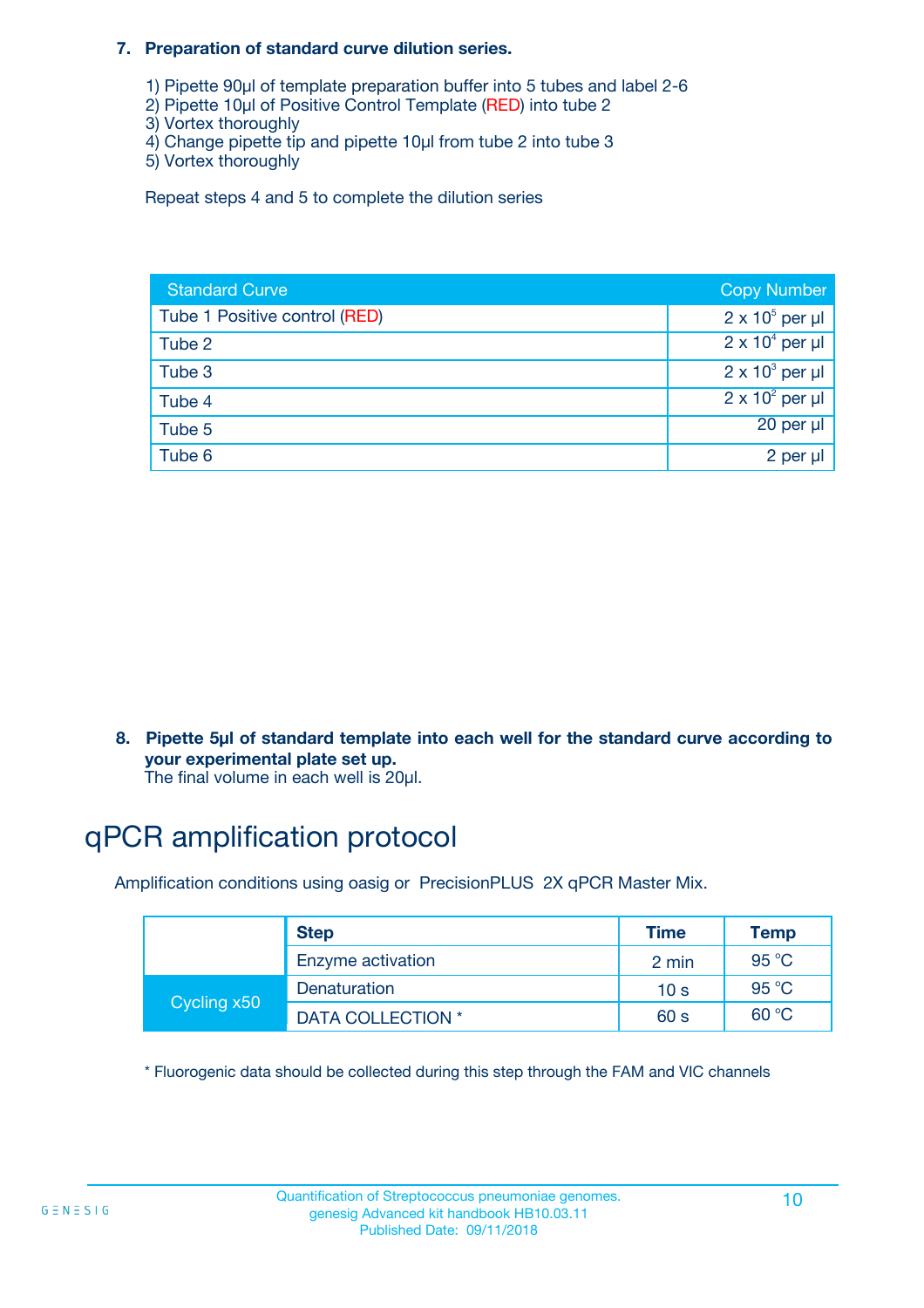# Interpretation of results

| <b>Target</b><br>(FAM) | Internal<br>control<br>(NIC) | <b>Positive</b><br>control | <b>Negative</b><br>control | Interpretation                                                                                                  |
|------------------------|------------------------------|----------------------------|----------------------------|-----------------------------------------------------------------------------------------------------------------|
| $\leq 30$              | $+ 1 -$                      | ÷                          |                            | <b>POSITIVE QUANTITATIVE RESULT</b><br>calculate copy number                                                    |
| > 30                   | ÷                            | ÷                          |                            | <b>POSITIVE QUANTITATIVE RESULT</b><br>calculate copy number                                                    |
| > 30                   |                              | ÷                          |                            | <b>POSITIVE QUALITATIVE RESULT</b><br>do not report copy number as this<br>may be due to poor sample extraction |
|                        | ÷                            | ÷                          |                            | <b>NEGATIVE RESULT</b>                                                                                          |
| $+ 1 -$                | $+ 1 -$                      | ÷                          | $\leq 35$                  | <b>EXPERIMENT FAILED</b><br>due to test contamination                                                           |
|                        | $+$ / -                      | ÷                          | > 35                       | $\star$                                                                                                         |
|                        |                              | ÷                          |                            | <b>SAMPLE PREPARATION FAILED</b>                                                                                |
|                        |                              |                            |                            | <b>EXPERIMENT FAILED</b>                                                                                        |

Positive control template (RED) is expected to amplify between Cq 16 and 23. Failure to satisfy this quality control criterion is a strong indication that the experiment has been compromised

\*Where the test sample is positive and the negative control is positive with a  $Cq > 35$ , the sample must be reinterpreted based on the relative signal strength of the two results:



If the sample amplifies  $> 3$  Cq earlier than the negative control then the sample should be reinterpreted (via the table above) with the negative control verified as negative.



If the sample amplifies  $<$  3 Cq earlier than the negative control then the positive sample result is invalidated and a negative call is the correct result.